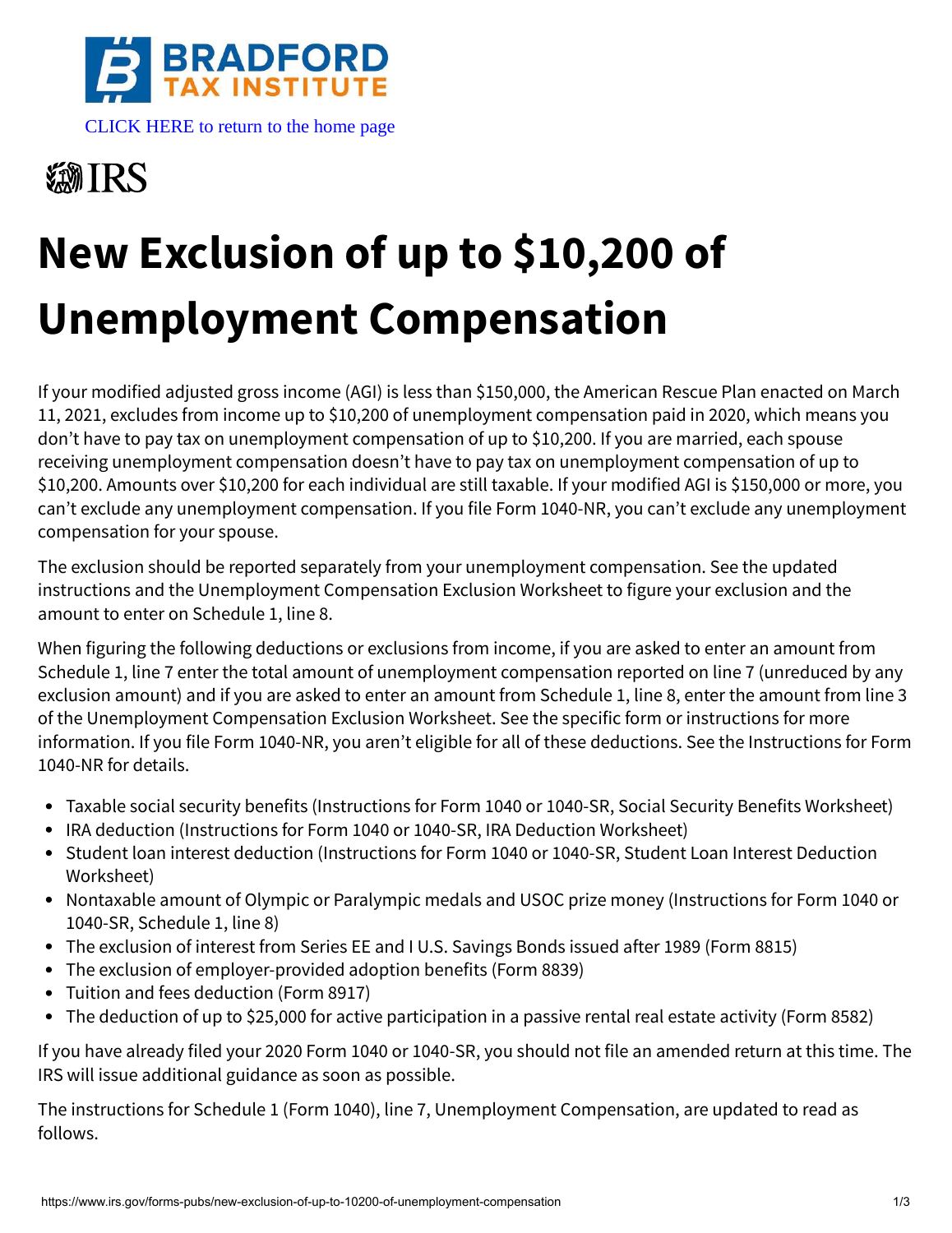#### **Line 7**

#### **Unemployment Compensation**

You should receive a Form 1099-G showing in box 1 the total unemployment compensation paid to you in 2020. Report this amount on line 7.

**Caution.** If the amount reported in box 1 of your Form(s) 1099-G is incorrect, report on line 7 only the actual amount of unemployment compensation paid to you in 2020.

**Caution.** When figuring any of the following deductions or exclusions, include the full amount of your unemployment benefits reported on Schedule 1, line 7 (unreduced by any exclusion amount): taxable social security benefits, IRA deduction, student loan interest deduction, nontaxable amount of Olympic or Paralympic medals and USOC prize money, the exclusion of interest from Series EE and I U.S. Savings Bonds issued after 1989, the exclusion of employer-provided adoption benefits, the tuition and fees deduction, and the deduction of up to \$25,000 for active participation in a passive rental real estate activity. See the specific form or instructions for more information. If you file Form 1040-NR, you aren't eligible for all of these deductions. See the Instructions for Form 1040-NR for details.

**Note.** If your modified adjusted income (AGI) is less than \$150,000, the American Rescue Plan enacted on March 11, 2021, excludes from income up to \$10,200 of unemployment compensation paid to you in 2020. For married taxpayers, you and your spouse can each exclude up to \$10,200 of unemployment compensation. For example, you file jointly with your spouse and your modified AGI is less than \$150,000. You were paid \$20,000 of unemployment compensation and your spouse was paid \$5,000. Report the \$25,000 (the total amount of your unemployment compensation) on line 7 and report \$15,200 on line 8 as a negative amount (in parentheses). The \$15,200 excluded from income is all of the \$5,000 unemployment compensation paid to your spouse, plus \$10,200 of the \$20,000 paid to you. If your modified AGI is \$150,000 or more, you can't exclude any unemployment compensation. Use the Unemployment Compensation Exclusion Worksheet to figure your modified AGI and the amount to exclude. If you file Form 1040-NR, you can't exclude any unemployment compensation for your spouse.

If you made contributions to a governmental unemployment compensation program or to a governmental paid family leave program and you aren't itemizing deductions, reduce the amount you report on line 7 by those contributions. If you are itemizing deductions, see the instructions on Form 1099-G.

**Caution**. Your state may issue separate Forms 1099-G for unemployment compensation received from the state and the additional \$600 a week federal unemployment compensation related to coronavirus relief. Include all unemployment compensation received on line 7.

If you received an overpayment of unemployment compensation in 2020 and you repaid any of it in 2020, subtract the amount you repaid from the total amount you received. Enter the result on line 7. Also enter "Repaid" and the amount you repaid on the dotted line next to line 7. If, in 2020, you repaid more than \$3,000 of unemployment compensation that you included in gross income in an earlier year, see Repayments in Pub. 525 for details on how to report the payment.

**Tip.** If you received unemployment compensation in 2020, your state may issue an electronic Form 1099-G instead of it being mailed to you. Check your state's unemployment compensation website for more information**.**

### **Unemployment Compensation Exclusion Worksheet – Schedule 1, Line 8**